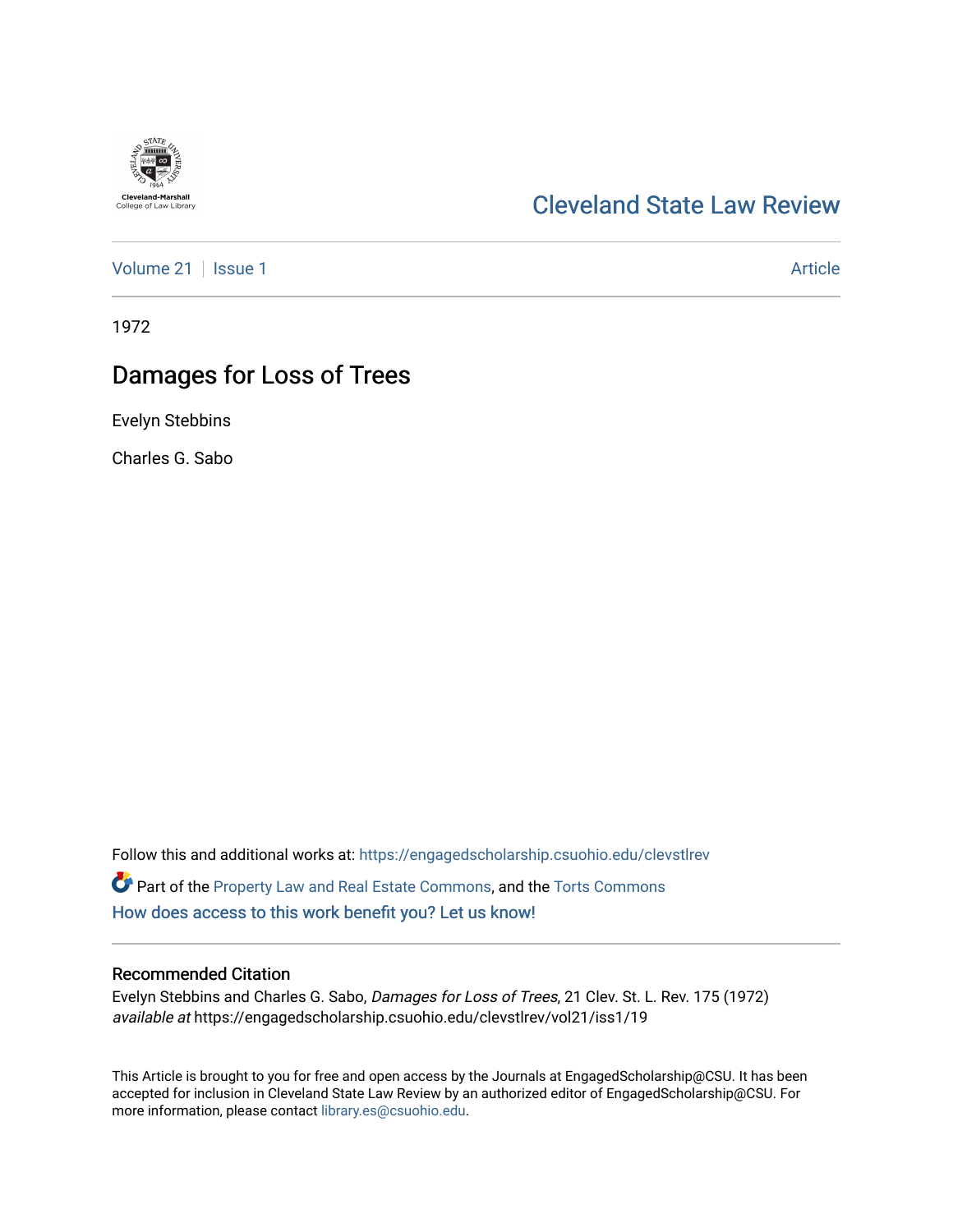### *Damages For Loss of Trees*

*Evelyn Stebbins\* and Charles G. Sabo"*

TREES ARE INCREDIBLE MACHINES. They help create soil, they convert minerals into new forms, help clean the air, modify the temperature, help to create breezes, and prevent soil erosion. No engineering marvel of man is as efficient as a tree's root system in channeling water back into the earth to refresh the dwindling water table. Trees also shield unsightly views and absorb harsh sounds. In some places they are wind breaks.

As air conditioners, trees are unmatched. The daily evaporation from a single well-watered tree can produce an estimated cooling effect of more than a million BTU's-equal to ten room-sized air conditioners operating twenty hours a day.<sup>1</sup>

The wholesale felling of trees can trigger a whole chain of disastrous consequences. To quote the warning of Scottish science journalist Robert Chambers, "When the forests go, the waters go, fish and game go, crops go, herds and flocks go, fertility departs. Then the age-old phantoms appear, stealthily one after another-flood, drought, fire, famine, pestilence."<sup>2</sup>

Have we recognized all the values of trees in past litigation? The difficulty of determining the value of irreplaceable trees has recently been in the news. Cyrus Eaton brought an action against the Cleveland Electric Illuminating Company alleging an abuse of an easement on his property and seeking damages for the cutting of over four hundred trees, some of which were over three hundred years old.<sup>3</sup> Although this is an unique case because of the age and number of trees removed, the wrongful cutting of trees is not an uncommon occurrence in America. Gas and oil companies, electric companies, telephone companies, and construction firms have repeatedly entered the land of another and wrongfully cut trees as trespassers or in abuse of an easement.<sup>4</sup> The companies cite progress and better service as the reasons for their actions in ravaging man's environment. The landowner who returns home to find his yard barren of trees due to the errors of such companies, thinks not of progress but of restoring his environment.

**<sup>\*</sup>Chairman, Citizens for Clean Air and Water, Inc. of Cleveland.**

<sup>\*\*</sup>B.A., **Rockford College;** Third-year student, **Cleveland State University College of Law.**

<sup>&</sup>lt;sup>1</sup> CLEVELAND METROPOLITAN PARK DISTRICT, EMERALD NECKLACE, Jan., 1970.

<sup>2</sup> ROTARIAN **MAGAZINE,** June, 1970 at 46.

**<sup>3</sup> Cleveland** Electric Illuminating **Co.** v. Eaton, No. **286012 (C.** P. Summit County, filed **Oct. 20, 1970).**

**<sup>1</sup>** Burden v. Woodruff, 79 Ga.App. 197, 53 **S.E.2d 218 (1949); Windfohr v. Johnson's** Estate, 57 S.W.2d 215 (Tex. Civ. App. 1932); Western Union Tel. Co. v. Ring, 102<br>Md. 677, 62 A. 801 (1906); Barnes v. Arkansas-Missouri Power Co., 220 Mo. App<br>141, 281 S.W.93 (1926); Delaware & Madison Counties Tel. Co. v. 348, **81 N.E.** 1100 **(1907).**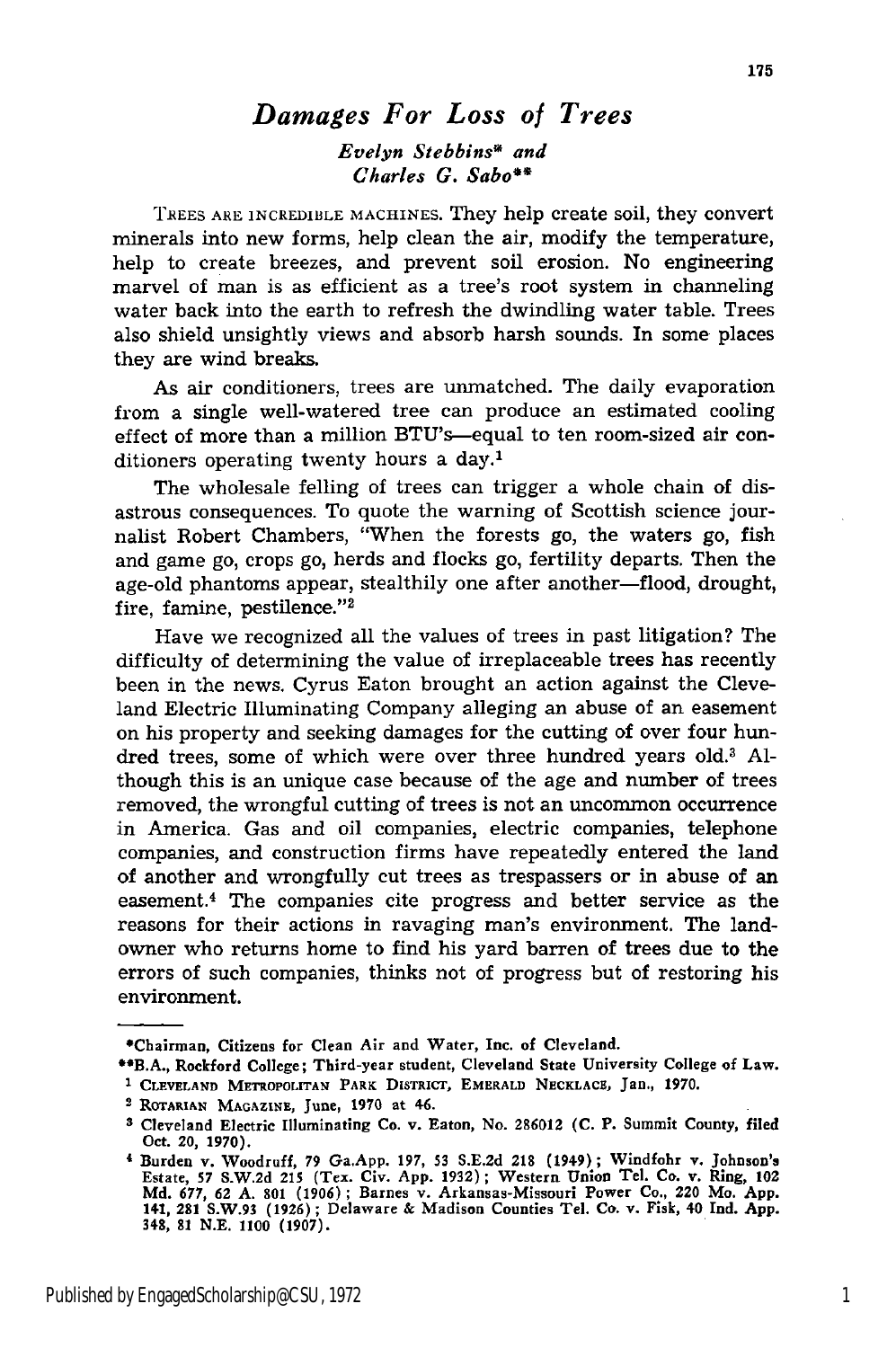The purpose of damages is to compensate an individual for an injury or wrong,<sup>5</sup> where the loss or diminution is proximately caused by the negligent or wrongful act or omission of another.<sup>6</sup> The purpose of a measure of damages is to ascertain what compensation to award the injured person. The courts have held that the general measure for damage to real property is the difference between the market value of the property before the injury and its value after the injury.7 Although there is no fixed, arbitrable, or absolute rule regarding damages for the loss of trees to realty, $8$  the courts generally look upon a loss of trees as an injury to the land and apply the general measure of damage for real property, known as the "before and after" rule. They have recognized the limitations of the general rule and regard the facts of the case as a determinant as to what other measures of damages may be used. In determining what measure or rule to use for the loss of trees to realty, four classifications are used; (1) timber, (2) fruit, nut and other productive trees, (3) shade and ornamental trees, and (4) nursery trees and stock.9

#### Ornamental and Shade Trees

The measures of damages for the loss of ornamental and shade trees are still developing. Generally, the "before and after" rule is used in determining damages where trees are grouped in this classification.<sup>10</sup> There are instances, however, where an award based on the general measure would not justly compensate an injured landowner, since it does not take into consideration a special value of a shade tree. An unique case exemplifying this is  $Lucas v.$  Morrison,<sup>11</sup> where a sole shade tree was cut down from the middle of a grazing meadow. The loss of this tree neither diminished the value of the land nor caused a loss of timber worth anything to the owner. Instead the owner lost the benefit of a shade tree for his cattle; and the court awarded damages based on compensation for his loss of a tree with "intrinsic value" or a "separate value" from the land. The "separate value" rule is an exception to the general rule, and at trial an election by the wronged party is permitted. The owner's election is based on the "separate value" of the trees as personalty, or the decrease of market value of the land due to the injury to the realty.<sup>12</sup> In this way the courts distinguish the value of the trees from the value of the land.

**Spackman v. Ralph M. Parsons Co., 147 Mont.** 500, 414 **P.2d 918 (1966).**

**H. OLECK, DAMAGES TO PERSONS AND PROPERTY,** §4 **(Rev. Ed. 1961).**

**<sup>7</sup> Phoenix v. Graham, 349 111. App. 326, 110 N.E.2d 669 (1952).**

**s Klein v. Garrison, 91 Ohio App.** 418, **108 N.E.2d** 381 **(1951).**

**Annot.,** 161 A.L.R. 549 (1946) **; Annot., 69** A.L.R.2d 1335 **(1960).**

**<sup>10</sup> Cleveland Electric Illuminating Co. v. Merryweather, 6 Ohio** L. **Abs. 528 (1928) Klein v. Garrison, 91 Ohio App.** 418, **108 N.E.2d 381 (1951); Ohio Collieries Co. v. Corke, 107 Ohio St. 238, 140 N.E. 356 (1923) ; O'Brien v. Dewey, 120 Vt. 340, 143 A. 2d 130 (1958).**

**<sup>11 286</sup> S.W.2d 190 (Tex. Civ. App. 1956).**

**<sup>12</sup> Pettengill v. Turo, 159 Me. 350, 193 A.2d 367 (1963).**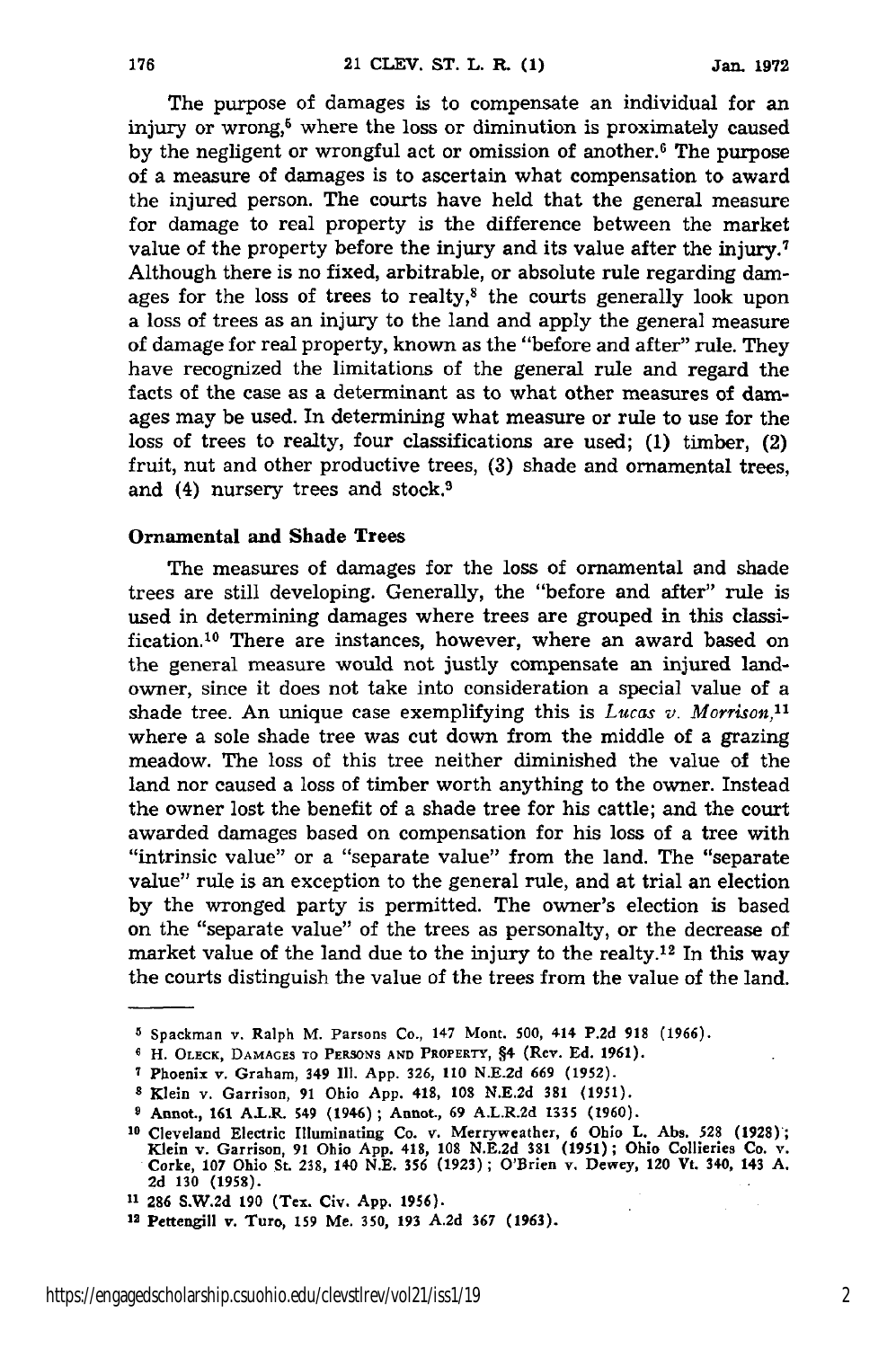The general rule also does not take into consideration aesthetic values an individual may express in maintaining a wooded lot around his home. To remedy this loss, the courts have adopted a measure of damages based on the cost of restoration.13 The loss sustained by Cyrus Eaton of the trees on his farm may fall in this classification with the possibility that this measure may be used. This form of compensation has generally been limited to cases where the trespass was wrongful, the owner has a special interest in maintaining an aesthetic surrounding, and where the restoration is practicable.14 Practicability may prevent its use in the Eaton case. However, in cases where restoration costs may be awarded, the courts have also allowed the election of either measure of damages, the general rule or this exception, restoration costs.15

*Samson Construction Co. v. Brusowankin,16* is an illustrative case in which the court allowed as a measure of damages an election based on the "before and after" rule or restoration costs. In its decision the court stated that restoration costs do not necessarily award an *exact* restoration, but an approximate restoration, and the award may be greater than a measure of damages the "before and after" test would provide.17 The purpose of allowing such an election is:

**An** owner of real estate has a right to enjoy it according to his own taste and wishes, and the arrangement of building, shade trees, fruit trees, and the like may be very important to him ....

When his land and trees are damaged,

the disturbance of that arrangement . . . might not impair the general market value .... The owner of property has a right to hold it for his own use as well as to hold it for sale, and if he has elected the former he should be compensated for an injury wrongfully done him in that respect, although that injury might be unappreciable to one holding the same premises for purpose of sale. $^{18}$ 

The court granted an election to the wronged party of damages for the loss in value of his land or for his particular loss of use. Although the court found the *actual* restoration was impractical, it awarded an amount equivalent to one required for replanting and reseeding as a fair measure of damages.<sup>19</sup>

- *26 Id.*
- **<sup>27</sup>***Id.*

**<sup>13</sup>**Thatcher v. Lane Constr. Co., 21 Ohio **App.2d** 41, 254 N.E.2d **703 (1970);** Huber v. Serpico, 71 N.J. Super. 329, 176 A.2d 805 (App. Div. 1962); Lucas v. Morrison, 286<br>S.W.2d 190 (Tex. Civ. App. 1956); Gilman v. Brown, 115 Wis. 1, 91 N.W. 227<br>(1902); Schankin v. Buskirk, 354 Mich. 490, 93 N.W.2d 293 (1958) 20 Utah2d 64, 433 **P.2d 3 (1967);** Samson Constr. Co. **v.** Brusowankin, 218 **Md.** 458, 147 **A.2d** 430, **69** A.L.R.2d **1326 (1958) ; RESTATEMENT oF TORTS §929** at **661 (1939).**

<sup>14</sup> Samson Constr. Co. **v.** Brusowankin, 218 **Md.** 458, 147 **A.2d** 430, **69** A.L.R.2d **1326 (1958).**

*<sup>15</sup> Id.*

**Is** Gilman v. Brown, **115** Wis. **1, 7, 91** N.W. **227, 229 (1902).**

**<sup>19</sup>**Samson Constr. Co. **v.** Brusowankin, 218 **Md.** 458, **147A.2d** 430, **69** A.L.R.2d **1326 (1958).**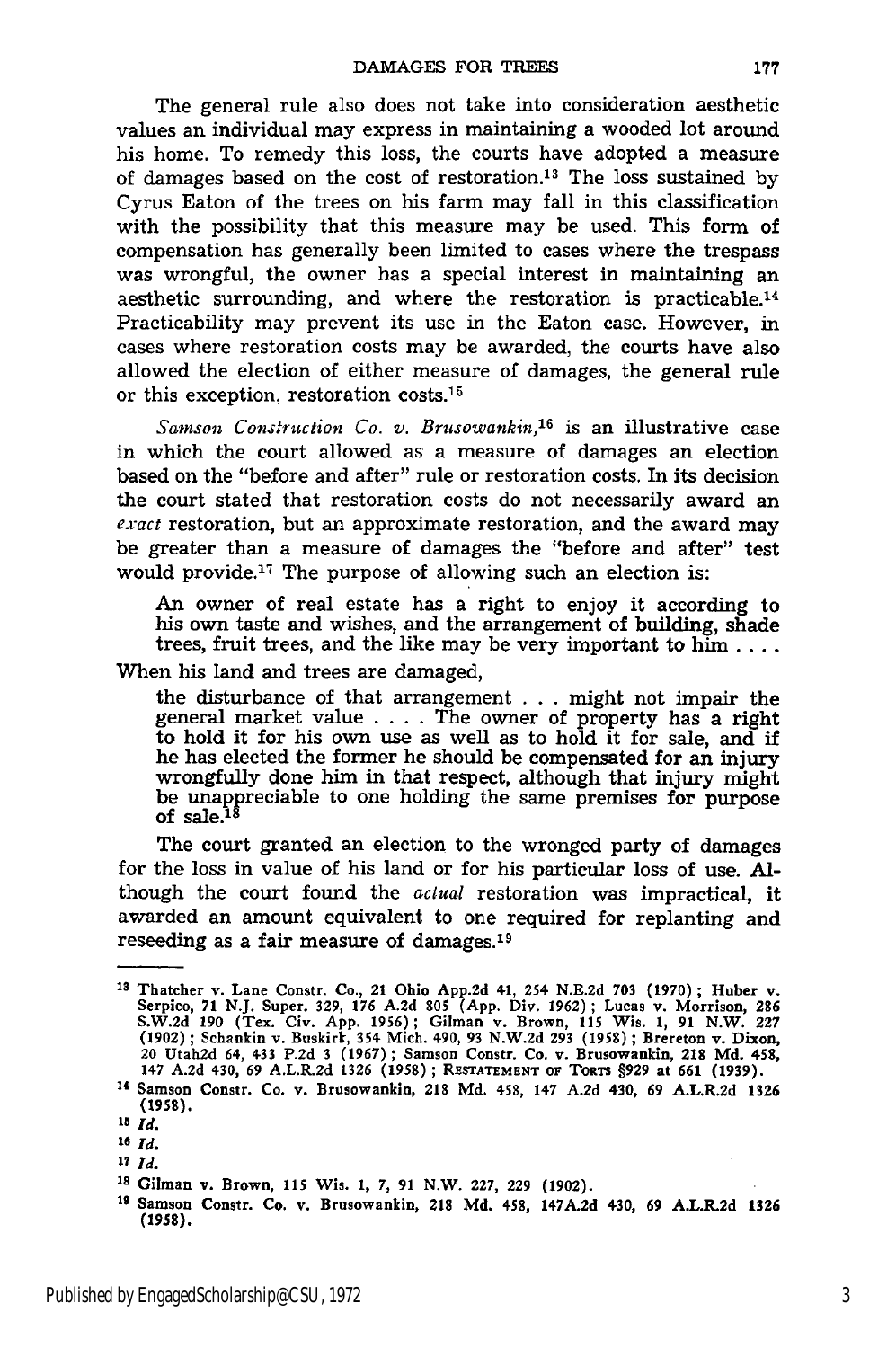It appears that the "separate value" and restoration cost rules complement the general rule by considering the individual's use of land as a relevant factor. In the determination of the owner's particular use of land, evidence may be introduced to show the present use and even the contemplated use of his land.<sup>20</sup> In adopting these rules and allowing such evidence, the courts have attempted to arrive at measures of damages which compensate an individual for the loss of his chosen use of ornamental and shade trees.

#### **Timber**

178

The measure of damages for loss of trees used for timber is generally well settled within each jurisdiction. Commercial interests have created a great amount of litigation on this point. For the loss of timber the market place can accurately determine the value.

Within the jurisdiction measures of damages have been developed which reflect the market value of timber at various stages of cutting and production and the court's determination of whether the trespasser's entry was "innocent" or "willful." Where there is a removal of timber by an innocent trespasser, a recovery of the value of the cut timber is recognized even though enhanced in value.<sup>21</sup> Other courts have held that where an innocent taker has enhanced the value of the timber by his labor, the rightful owner may recover the loss of profits and the value of the timber by deducting the value of the cost of manufacturing from the value of the manufactured product.<sup>22</sup> If there is a willful or wanton removal of timber, the injured party may recover the value of the timber and its products without any allowance for the labor and cost of increasing the value of the timber.<sup>23</sup> Only two jurisdictions allow the owner whose timber was wrongfully taken the value of the timber and loss of profits, and not the value of the manufacturing of the product.<sup>24</sup>

There are several tests as to whether a trespasser who converts timber is an "innocent" or "willful" taker, none of which can accurately differentiate the sheep from the goat.<sup>25</sup> An honest mistake as to the boundary line,<sup>26</sup> induced by the advice of reputable counsel, $27$ or acquiescent conduct of the owner,<sup>28</sup> may be indications that the behavior of the trespasser was "innocent." A "willful" taker may be one who knows the nature of the true owner's claim and, believing

**<sup>20</sup>**Schankin v. Buskirk, 354 Mich. 490, **93 N.W.2d 293 (1958).**

**<sup>21</sup>**Simmons v. Cochran, **252** Ala. 461, 41 So.2d **579** (1949).

**<sup>22</sup>**Randleman v. Taylor, 94 Ark. **511,** 127 S.W. *723* **(1910).**

**M2** Brewer v. Fletcher, 210 Ark. **110,** 194 **S.W.2d 668** (1946).

<sup>24</sup> Randleman v. Taylor, 94 Ark. **511, 127** S.W. **723** (1910) ; State v. Rathbone, 144 La. **835, 81** So. 334 **(1919).**

**<sup>25</sup> C.** McCoRMiCK, **DAMAGES** § **126** at 497-499 **(1935).**

**<sup>28</sup>**Bennett Jellico Coal Co. v. East Jellico Coal Co., 152 **Ky. 838,** 154 S.W. 922 **(1913).**

<sup>27</sup> United States v. Midway Northern Oil Co., 232 F. **619 (S.D.** Cal. **1916).**

**<sup>28</sup>**Rock v. Belmar Contracting Co., 141 Misc. 242, 252 **N.Y.S.** 463 (Ct. **App. 1930).**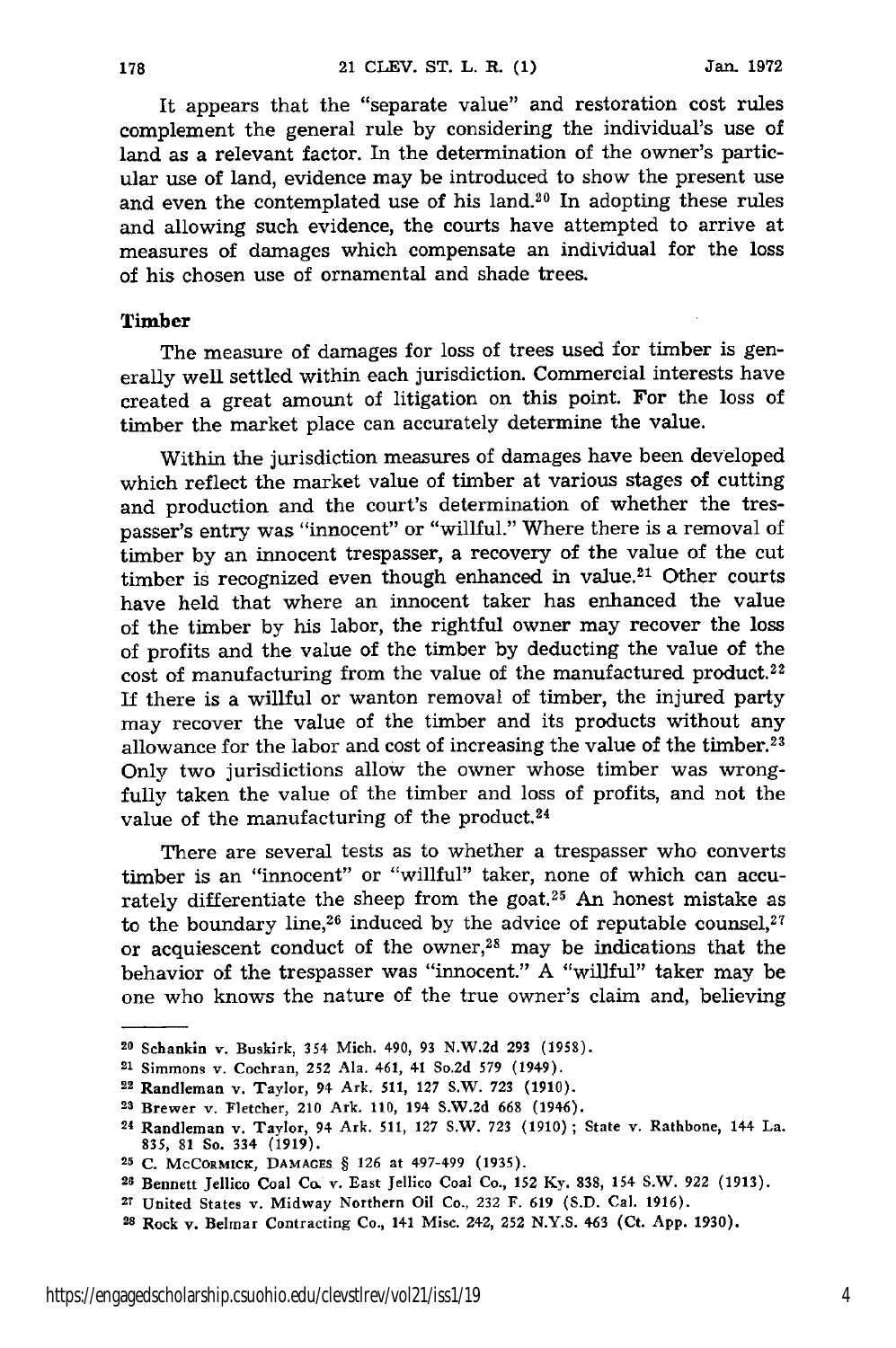his own title superior, enters the land as a trespasser.<sup>29</sup> The true owner's protest or failure to protest the trespass may also determine whether the entry was in "willful defiance."30

Another means of ascertaining damages for wrongfully cut timber is its stumpage value.<sup>31</sup> The stumpage value is the value of the timber standing in the trees.<sup>32</sup> This measure and the "before and after" measure based on the difference in the market value of the realty before and after the cutting of the timber may always be used by a timber land owner.

#### **Fruit, Nut and Other Productive Trees**

Three rules are utilized by the courts to measure the damages for the loss of fruit, nut, and other productive trees.<sup>33</sup> In the majority of jurisdictions the "before and after" rule is applied.<sup>34</sup> However, the "separate value" rule, discussed above in relation to shade and ornamental trees, is also a major measure, treating such trees as personalty and not as a loss or injury to land.<sup>35</sup> This rule more adequately compensates the owner whose land value is not dimished, where the worth of the wood is almost nothing,, but the trees have been used for a particular purpose.36

The third rule allows the wronged party to elect either the "before and after" or the "separate" value rules in determining the measure of damages.<sup>37</sup> This flexible rule more fairly compensates the owner for a loss of fruit or productive trees, however, it may impede the introduction of the award of restoration costs in cases where the lower costs of grafting would economically compete with the higher costs of the other measures of damages.

#### **Nursery Trees and Stock**

Where a nursery has suffered a loss of trees, the proper measure of damages is more like the loss of a stock of goods than the loss of productive trees, unless there is a permanent injury to land.38 The measure of damages is the market value of the trees at the time of loss, market price being the bulk or lot price and not the retail price.<sup>39</sup> For the loss of mature Christmas trees, the value of the trees at the nearest market is the measure of damages excluding the loss of potential profit.<sup>40</sup>

**<sup>29</sup>** Pittsburgh & W. Va. Gas Co. v. Pentrose Gas Co., **83** W. Va. **449, 100 S.E. 296 (1919).**

**s0** Kahle v. Crown Oil Co., **180 Ind. 131, 100 N.E. 681 (1913).**

**<sup>31</sup>** Titus v. Poland Coal Co., **275** Pa. 431, **119 A.** 540 **(1923).**

<sup>32</sup> Burbridge v. Bradley Lumber Co., **218** Ark. **897, 239 S.W.2d 285 (1951).**

**<sup>3</sup>** Gillard, *Damages-Destruction* **of** *Fruit Trees-.4 Proper Rufe of Valuation,* 14 **WAYNE L. REv. 1211 (1968).**

**<sup>&#</sup>x27;4 Hill v. Morrison, 88 Cal. App. 405, 263 p. 573 (1928).**

**<sup>5</sup> Gillard,** *Supra* Note 34.

**s0** Lucas v. Morrison, **286 S.W.2d 190** (Tex. Civ. **App. 1956).**

**s7** Brereton **v.** Dixon, 20 Utah2d 64, 433 **P.2d 3 (1967).**

**<sup>3</sup>s** Austin v. Howard, **158 S.W.2d 556** (Civ. **App.** Tex., 1941).

**<sup>39</sup>** *Id.*

**<sup>40</sup>** Mink **v.** New York Central R.R., **31** Pa. **D.** & **C.2d 518 (C.** P. Mercer County **1963).**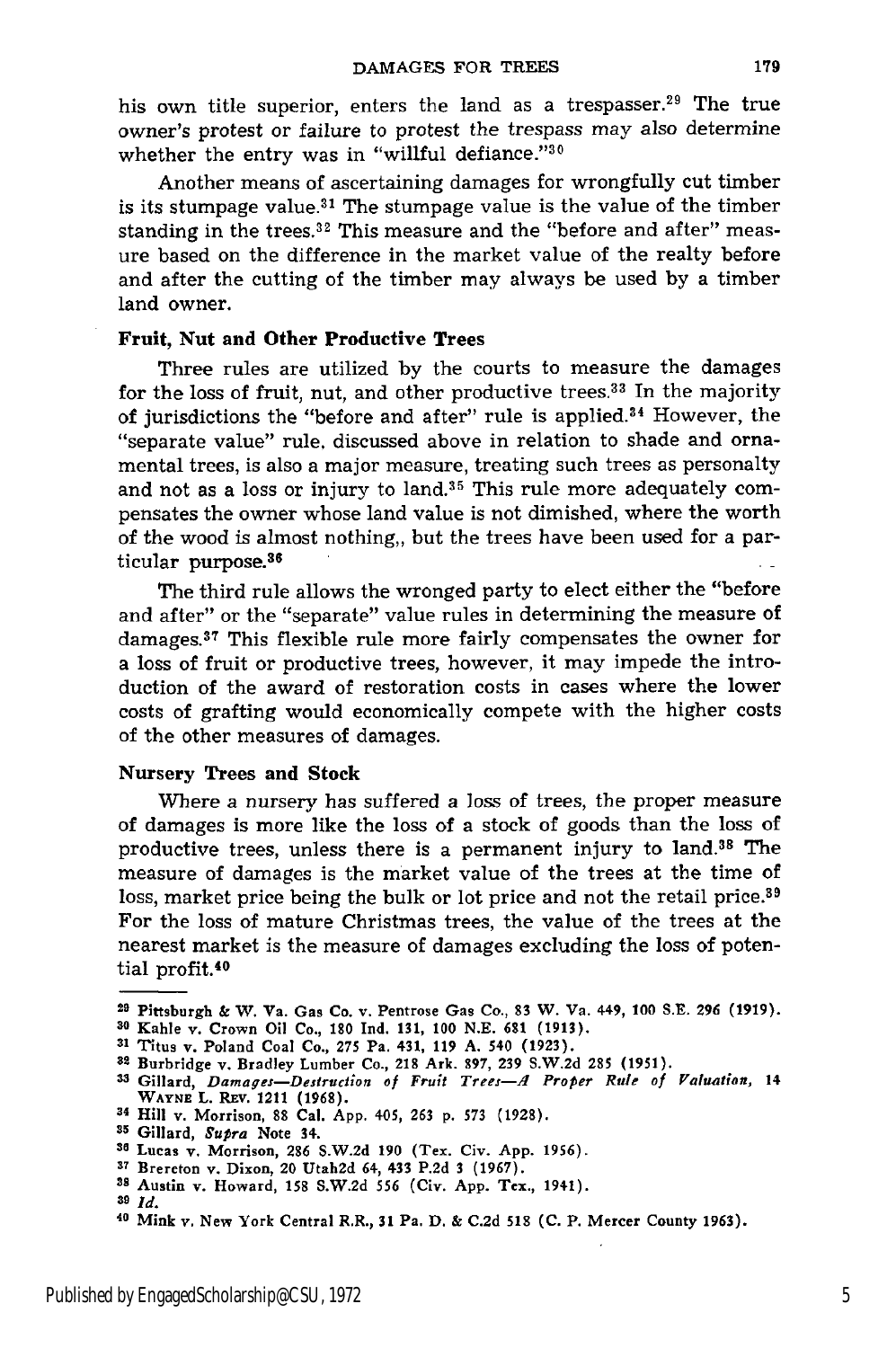#### **Consequential and Punitive Damages**

For the tortious removal of trees from realty the trespasser may be held liable for consequential damages for annoyance, illness, and inconvenience.<sup>41</sup> For willful wrongs to trees, including shade trees,<sup>42</sup> on another's land, exemplary damages have been awarded.43 Some states have statutes which allow or compel an award of double or treble damages for the cutting of another's trees.<sup>44</sup> When awarded, such damages are considered punitive.<sup>45</sup>

It should be noted here that criminal sanctions are used in many states as a deterrent against wrongful removal of trees. In Ohio, if the value of timber severed from the land is \$60 or more, the punishment may be imprisonment for not less than one year nor more than three.<sup>46</sup>

#### **Conclusion**

180

Without plant life in our world, humans could not exist. Together, and left alone, land, air, and water work well as an ecosystem, to maintain the great chain of life, and the delicate balance of nature from ocean depth to mountain top. Man is just beginning to understand ecosystems and his dependence on the balance in nature. The more trees we cut, the more we diminish our life-giving oxygen supply. The many values of trees need to be considered in awarding damages for their loss.

Increased damage awards for the loss of trees can be anticipated through introduction of scientific evidence. For example, the fact that a single tree can provide the cooling equivalent of ten room-sized air conditioners provides a measure for loss of the homeowner's comfort.

The restoration cost rule will, in all probability, be expanded as more successful methods of grafting are developed and new "breeds" of trees are grown. In light of these innovations, attorneys might be able to ease or eliminate the practicability limitation of restoration costs and have damages awarded on the basis of the cost of grafting new trees on the stumps of old trees or the planting of a new fast growing breed of tree to compensate a loss of ornamental or shade trees.

**<sup>41</sup>**Portable Drilling Corp. v. Guinn, 204 Okla. **68, 226 P.2d 923** (1961).

<sup>42</sup> Hubing v. Henderson, **161** Pa. 553, **29A. 276** (1894).

**<sup>43</sup>** Gowan **v.** Wisconsin-Alabama Lumber Co., **215** Ala. **231, 110** So. **31 (1926).**

**<sup>44</sup> CAL. CIV. PRO. § 733** (West 1968); **IDAHO CoDE §** 6-202 (1948); **IOWA CODE ANN. 9 658.4 (1950) ; Mo. REv. STAT. § 537.340 (1959); MicH. COMP. LAWS ANN. § 600.2919 (1968); OKLA. STAT. ANN. tit. 23, § 72 (1955); ORE. REV. STAT. § 105.815 (1969); PA. STAT.** *AsN.* **tit. 32, § 481 (1967)** ; **VT. STAT. ANN. tit. 13, §** 3606 **(1959); WASH. REV. ConE ANN. §** 64.12.030 **(1966).**

<sup>45</sup> Kinzua Lumber Co. v. Daggett, **203** Ore. **585, 281 P.2d** 221 **(1955).**

**<sup>46</sup> OHIO REV.** CODE **§§ 981.15, 981.16, 981.99 (Page 1968).**